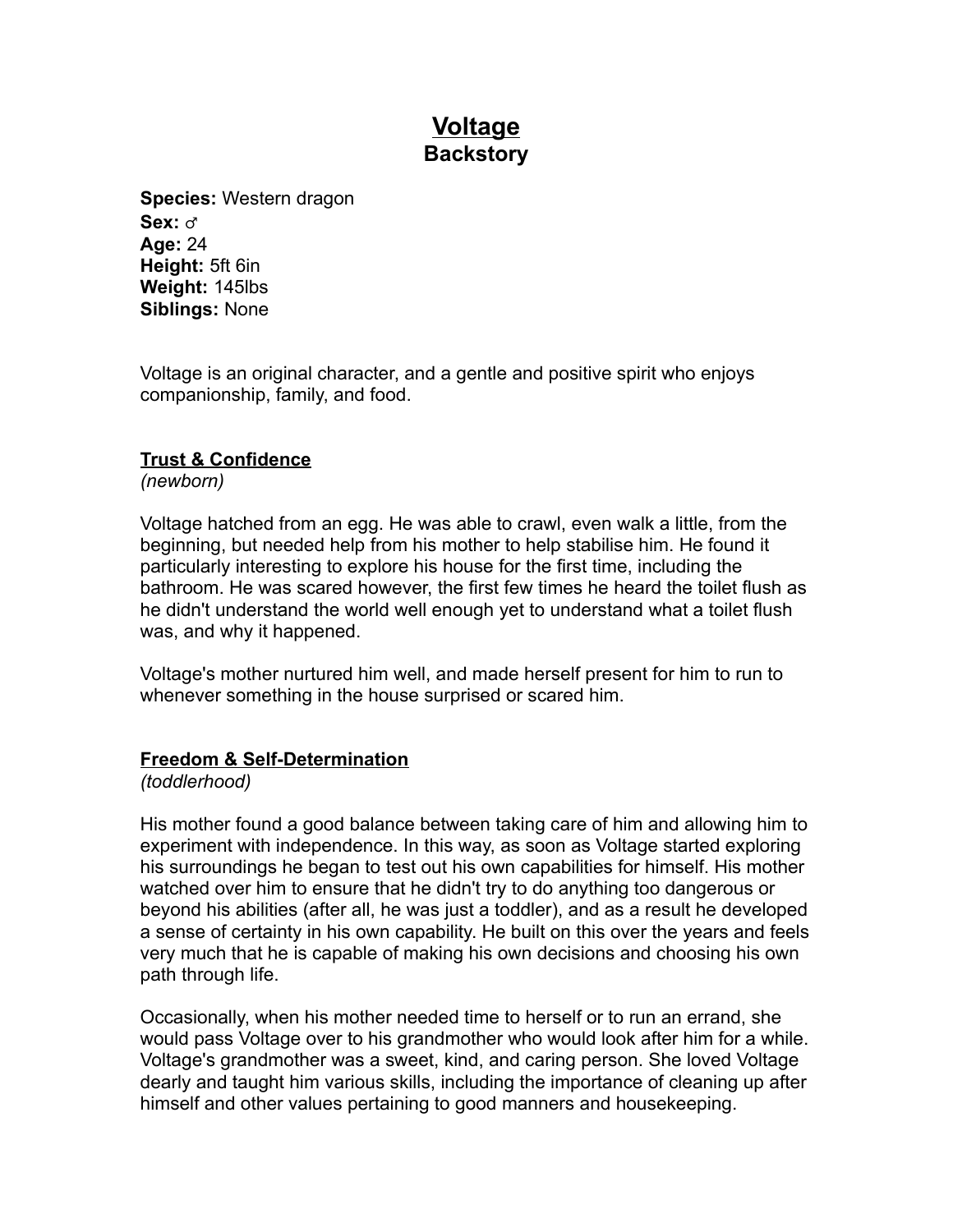Whenever she noticed him being good, after lunch she would reward him with a car trip to the local candy shop. Voltage loved his grandmother too and was always good for her.

His underlying confidence means that he doesn't concern himself with the fine details too much and is happy to get by with more of a focus on the broad strokes of life. As a result he is a fairly relaxed individual.

He likes being seen and acknowledged by others, is generally very happy to show off anything he has been working on, and is happy to cooperate with others. He does not feel any particular need to be wilful.

Voltage learned from his mother to cherish life, and to be kind, both to himself and to others. As an adult, he holds onto his memories of his mother as he feels that she was taken from him too soon.

## **Ambition**

*(young childhood)*

Voltage grew into a highly energetic young child.

His mother set him up with regular play dates to give him a chance to bond with other children of his age. When he was 4, his mother enrolled him into pre kindergarten, where he had daily contact with other children. He started kindergarten at age 5. Overall, he had pleasant experiences with these children, and the few times that he met a more dominant-minded or vindictive child, the teachers were available to help him make sense of it and to learn how to respond.

His cooperative streak meant that, although he loved to achieve things, he did not like to be victorious over other people. For him, cooperation was by far the better route to take and he saw little value in "coming out on top".

Along with being cooperative, Voltage was more creative than destructive, and enjoyed watching his mother cook. In later years he would start to help her with food preparation, but for now he enjoyed watching her prepare their meals almost as much as he liked eating them.

In fact, Voltage valued family so much that his greatest wish has always been to marry and have children of his own.

**Productivity** *(older childhood)*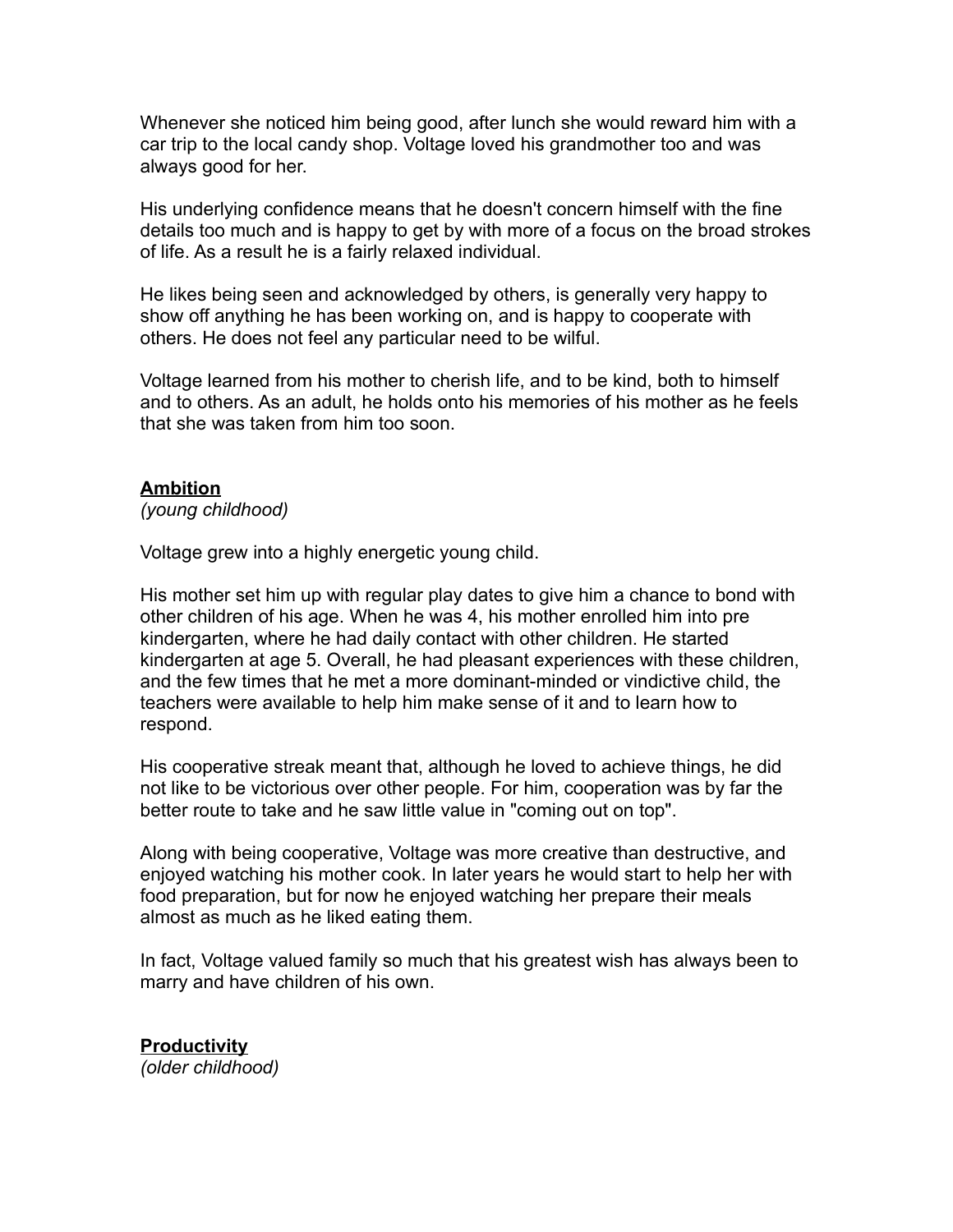Voltage had enjoyed playing with other children to a point, but he has always felt a need to become, and stay, busy. Because of this, when he started the more structured school of his later childhood he took to it well.

Of course, the workload and the difficulty of that workload was only part of school life. He had to become part of the school's community too. This he found more nerve-wracking, but not overwhelmingly so, and he successfully integrated himself into the community.

The fact that Voltage liked to cooperate with others went a long way towards helping him to settle in and be considered likeable, both by his teachers and by most of his class mates. Just as he contributed his own part to any group project, he valued the work others put in.

He felt less charitable towards people who didn't do their share of the work. It annoyed him, and he generally responded by asking them very politely to do their share next time. However, that rarely worked, and he tended to find himself doing all of the work the next time they worked together.

With his dedication to work, Voltage was one of the nerdier kids. This was fine with most of his class mates, but a few - mainly the cool clique - made fun of him for it. He also had geeky interests such as reading (especially science and sci-fi books), gaming (including being part of a local DnD group, which he loved for its friendliness and potential to fire his imagination), and cooking. He didn't go to parties or have the most up to date technology. This led to him being called 'poor' by these kids. Although there was truth in the idea that his family was too short of money for him to have all the best clothes and technology, he also didn't want to go to parties. He felt that he might get caught up in the wrong crowd there, and that discouraged him where he might otherwise have found a way to attend.

One of Voltage's least favourite things about school was an initiative called School Spirit Week, which required new and original ideas on a regular basis. Voltage felt pressurised whenever this came up, especially given that it was not a vital part of the educational experience. If it had been, perhaps he would have been more receptive to it, but it felt like an extra duty that had no good reason for existing. Later, he would feel the same way about prom and homecoming.

#### **Child to Adult Transition**

*(adolescence)*

As a teenager, Voltage continued to be liked and well regarded, and he continued to prefer harmony over discord. He did not wish to experiment with new ways of being - rebellious, for instance - as he preferred the predictability that came with remaining the same.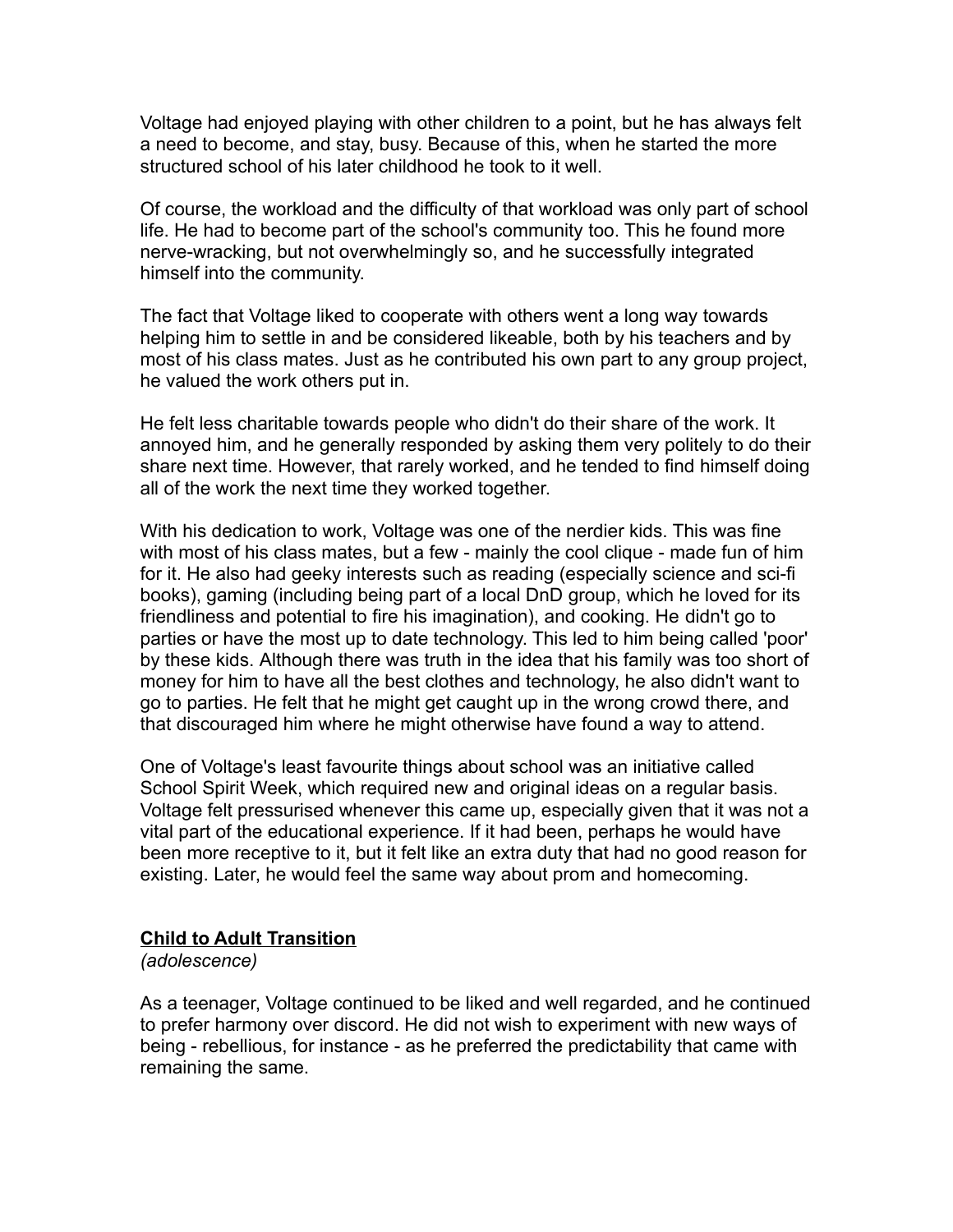By this time, Voltage had a group of friends. Overall, he accepted people into this group if they were kind and agreeable people, and kept a distance from anyone meaner-spirited or who liked to try to dominate the group. For him, once again, hierarchy was unwelcome, especially if it brought conflict along with it.

Voltage's preference for harmony was consistent enough that he did not make an enemy of anybody who he did not want in his group of friends: if somebody didn't have the right sense of kindness and agreeableness about them, he simply didn't spend time with them without making an issue about it. This helped him to avoid developing an adversarial relationship with anybody.

He also began to take a particular liking to good food, so food tended to be one of the elements that bonded himself and his friends. They often went out to eat, and to catch up while doing so.

Voltage's mother had been becoming steadily sicker over the span of a few months, until she eventually got sick enough to be put on life support. A few days before his 15th birthday, while Voltage was in school, he received a phone call to tell him that they had switched off her life support.

His grandmother took care of him for a while after this.

Voltage saw his mother as a role model, along with some of his teachers and friends.

As adulthood appeared on the horizon he firmed up his career aspirations. He decided to embrace his love of food and aimed to become a chef.

One day, Voltage saw a girl being bullied and stepped into put a stop to the bullying. She was grateful enough that she hugged him on the spot, and they started to spend time together. Her name was Anastasia. Before long they became boyfriend and girlfriend. Anastasia preferred having kind people around too, so both she and Voltage found that their friendship networks meshed in well.

## **Closeness in Relationships**

*(young adulthood)*

When Voltage was 22 years old, he popped the question to his girlfriend. She said yes. A year later, they had their first child together.

As an adult, Voltage works as a chef in a family-friendly restaurant. He prefers this environment and has remained loyal to the establishment despite receiving job offers from high-end restaurants. Higher-end restaurants also required longer working hours, which only discouraged him further, as he prefers spending time with his wife and children. He still values cooperation and harmony and as a